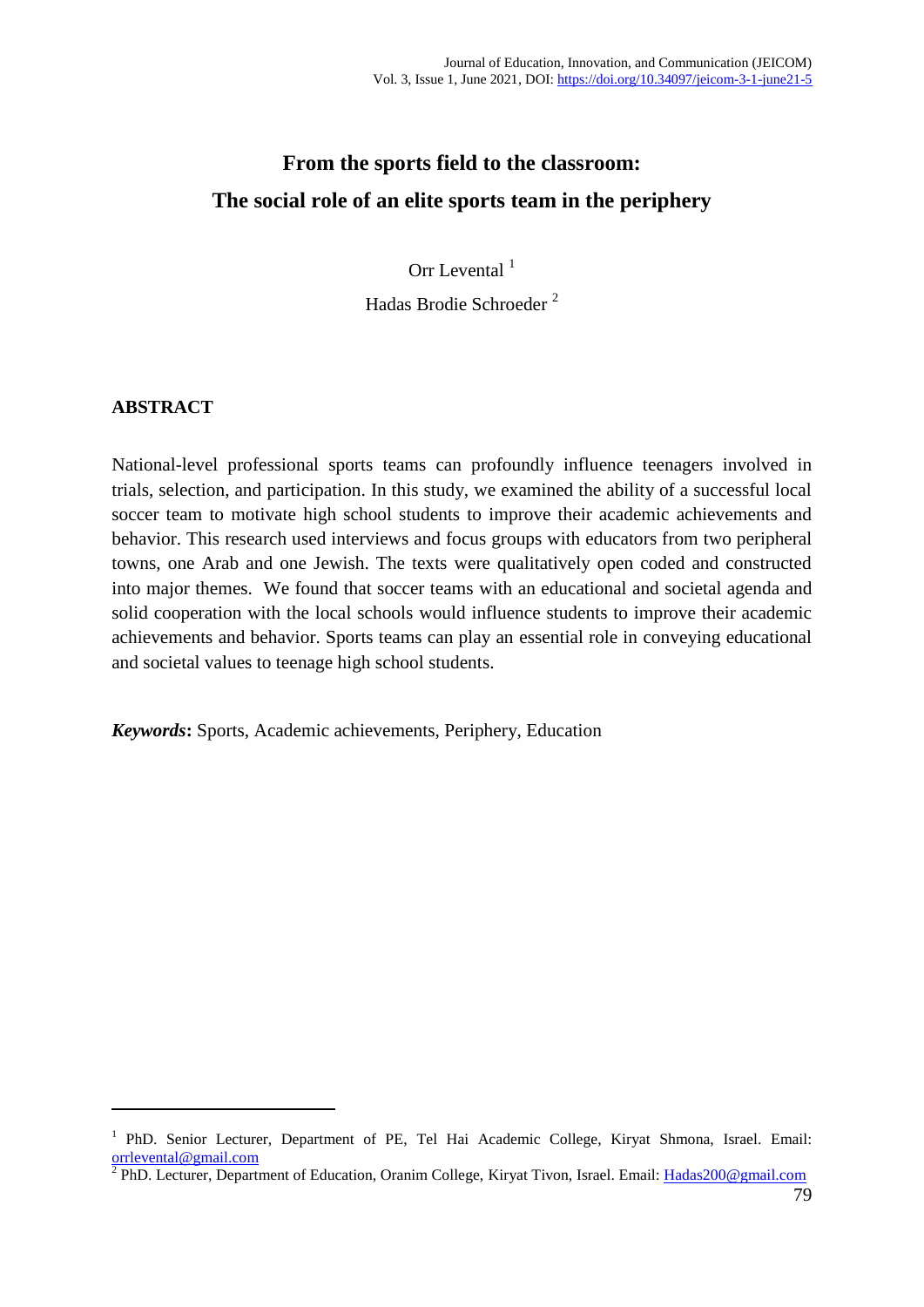#### **1 INTRODUCTION**

In 21st century Israel, the educational gaps between periphery and center are widening each year. That is, both in eligibility for a Bagrut (matriculation) certificate and in the percentage of high school graduates enrolling in higher education facilities. (Svirsky, 2012). Because the educational system is one of the major means facilitating social mobility and equal opportunities, it is important to examine different options for supporting this system in order to bolster and strengthen the outlying areas. The goal of improving the educational system is to enable all students to achieve educational and moral success as a springboard for selffulfilment (Getz, 2008). One solution considered to bridge these educational gaps is professional sports. Spectator sports constitute one of the most popular leisure activities in Israel, with professional football leading all other sports. The economic, social and psychological influences of sports have been examined frequently in various contexts. Sports also have far-reaching educational potential, particularly in places where sports are the leading and often the only expression of popular culture, for example; in the towns and cities of Israel's social and geographical periphery. Sports activities dominate many localities in the periphery, among other reasons due to their contribution to community identity, health, sense of place, social relations and human capital (Marlier et al. 2015). Hence, by understanding sports values, skills and influence on the younger generation, the educational system in the periphery may be able to leverage the advantages of sports for its own objectives. In addition, understanding the influence exerted by a leading sports team can advance this field of research and contribute directly to developing educational programs in the context of sports that support learning and academic achievement in the periphery.

The objective of the research on which this paper is based is to understand how educators in the periphery perceive the role and educational significance of a leading sports team based in an outlying locality. The paper analyses the educational role of a professional football team based in the periphery and clarifies the three-way relationship between education, periphery and sports. It discusses the educational values manifested in this singular case of a leading sports team based in Israel's periphery. The research adopted the qualitative approach, focusing primarily on a case study of two localities in Israel's geographic and socioeconomic periphery that are home to leading sports teams (Sakhnin and Kiryat Shmona). In both these cases, two research tools were used: semi-structured in-depth interviews and focus groups using the WhatsApp Messenger mobile messaging app platform. The interviewees chosen included senior educators from the examined localities, and the focus groups comprised inservice and pre-service teachers working in the local schools. The results underwent content analysis by coding into categories and themes.

## **2 THEORETICAL BACKGROUND**

#### **2.1 Educational gaps between center and periphery**

In Israel, there is an opportunity gap between different population groups in their eligibility for a Bagrut certificate, a prerequisite for higher education. This gap is especially important factor because of the correlation between higher education and the equality of the working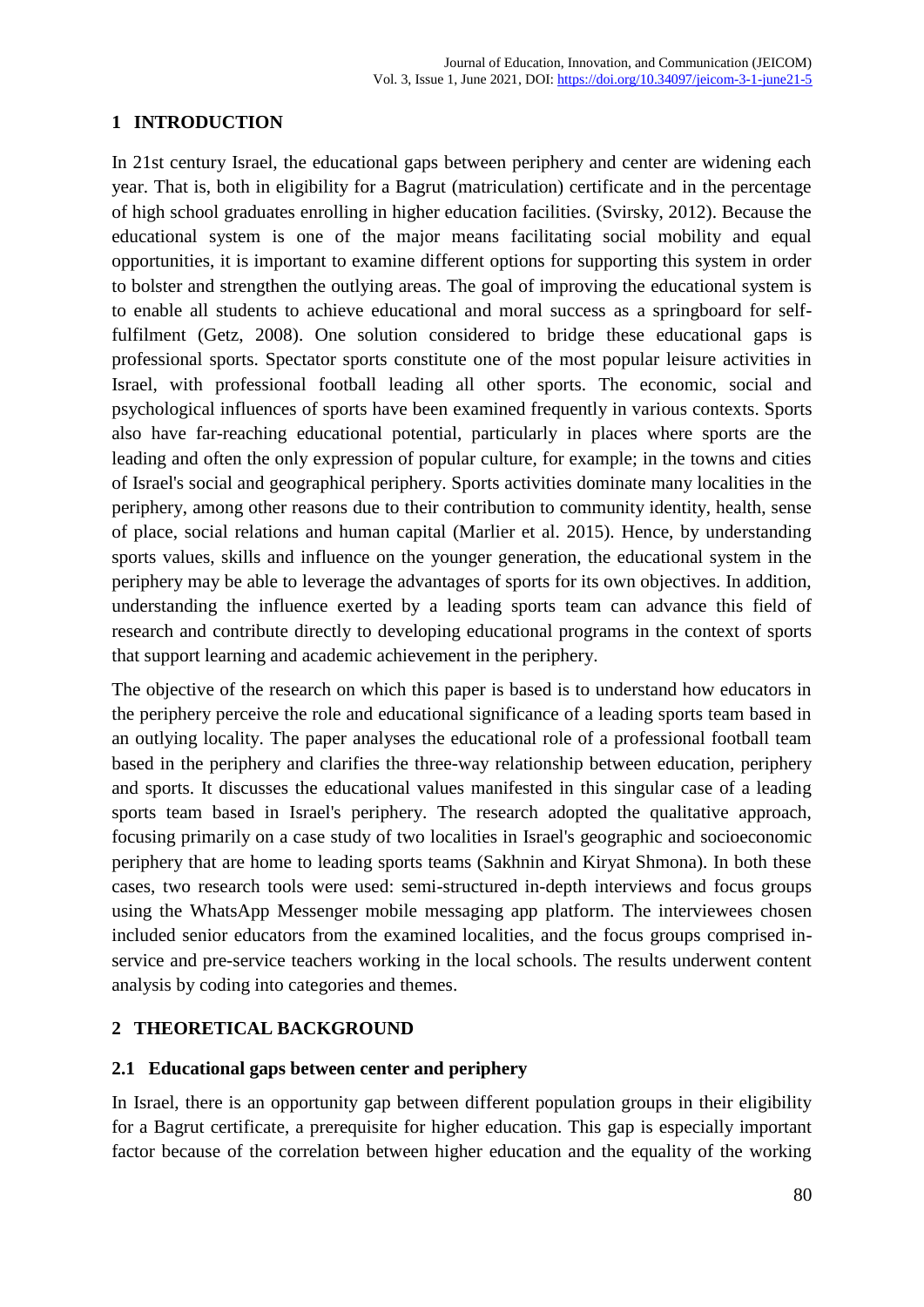market (Yirmiyahu et al. 2017) According to Svirsky (2009), this gap is evident primarily among students from localities in Israel's periphery who must contend with distinctive barriers not faced by students from the center (see also Smilansky and Nevo, 2018). In recent years, the number of students in Israel's periphery who successfully finished high school has increased slightly. Nevertheless, there is a major difference in the percentage of those continuing to higher education between the periphery (0.7%-1.3%) and the center (30%) (Dagan-Bozaglo, 2007). According to Gofen (2009), this education gap emerges from the fact that the residents of the periphery lack academic role models, parental support and information about higher education and its importance. Shai (2000) contends that it is possible to develop the educational aspirations and abilities of those from the periphery by means of dedicated educational programs. In other words, alternatives can be created to provide students with educational tools and values that will serve as a future basis for their integration into higher education. Brodie Schroeder (2009) suggests that most of those of peripheral background who succeeded in academics stated that their parents did not play an important role in their success, in contrast to students from high socioeconomic backgrounds (e.g., see Strayhorn, 2006). In the case of factors that motivate success and success factors in general, family and socioeconomic status are less important than alternatives such as role models and the attributes they offer: perseverance, determination, succeeding in the periphery and others. These attributes also characterise local elite sports teams that are based in peripheral localities and compete on an equal basis with teams from central Israel. Hence, these teams have the ability to initiate educational and motivational processes among the local population.

#### **2.2 Sports, community and individual development**

Professional competitive sports as well as popular amateur sports promote a variety of values, such as self-control, physical fitness, teamwork, organization, attentiveness, reciprocity and more. The personal development of those engaged in sports is influenced by learning opportunities and social and psychological aspects of the environment (Côté, Baker, & Abernethy, 2007). Mertinek & Hellison (2016) suggest that sport and physical education extend beyond developing motoric skills or expanding knowledge on healthy lifestyle. According to them, sports can be a tool for teaching social and personal responsibility. This view is also shared by Drummond and Pill (2011) which argue that sports and physical education can be the most appropriate platform for learning other values and skills detached from the functionalist goals of physical movement. Another advantage of sports is in serving as a platform for coping with social aspects and for developing opportunities, particularly for weakened population groups (Skinner et al., 2008). It should be noted that although the field of study of potential social benefits for youth participating in sports is well researched, some topics such as cognitive and academic development, demand further empirical research (Bailey, 2005). According to Bailey (2006) another meaningful factor of potential individual development are the interaction between the young participants and their coaches, teachers and parents. Similarly to the importance of adult role models in academic success.

This team devotion is not dependent upon any prior conditions apart from the very fact that this is a sports team. But the devotion can be enhanced when there is a special connection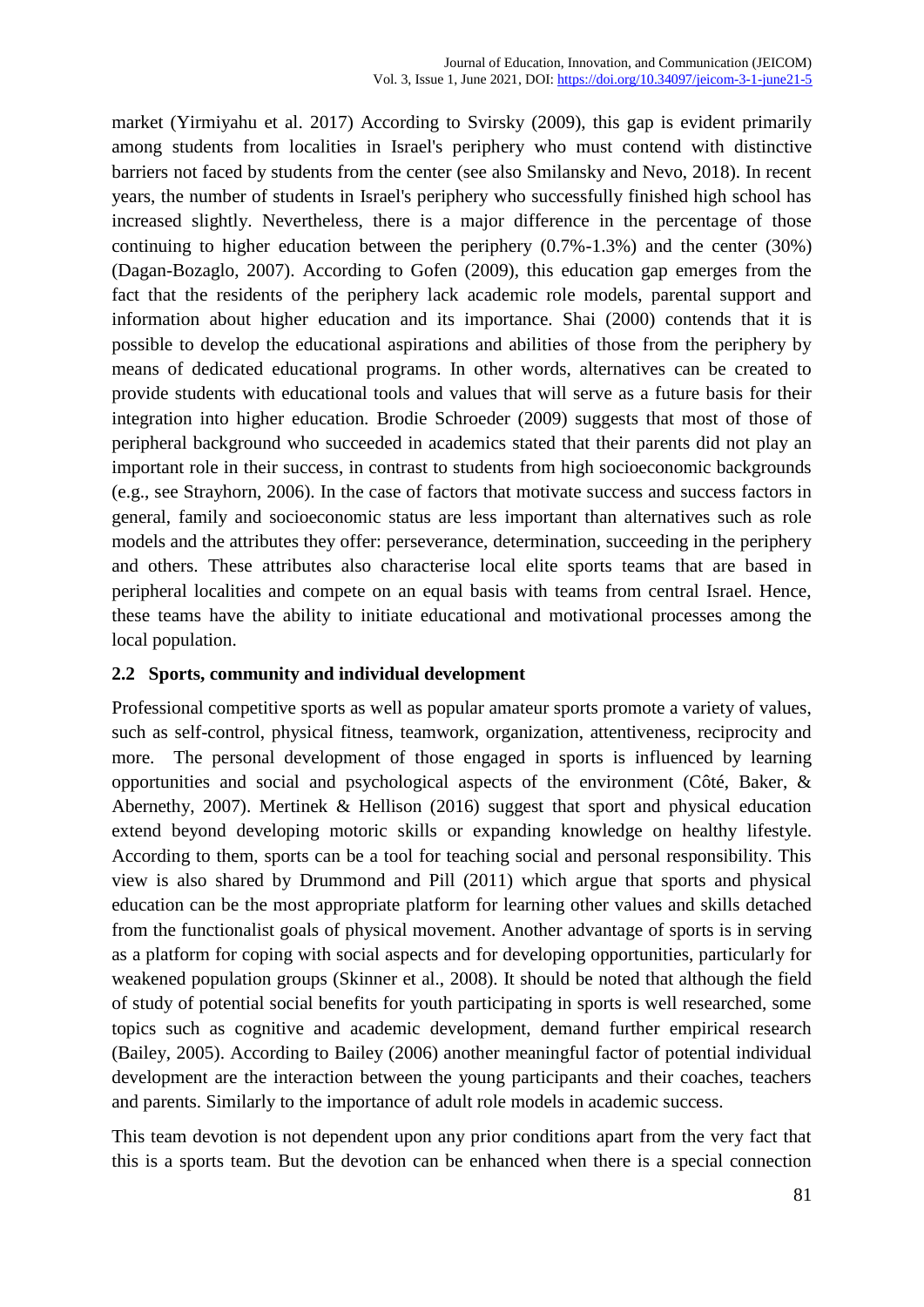between the team and the local community. Richelieu (2003) notes that athletes' community involvement by visiting hospitals, signing autographs and visiting commercial and educational centers indicates that the team is willing to be an inseparable part of the local community. This type of community involvement serves to increase fans' support for the team and the players and hence their sense of belonging. The local team thus becomes a brand with a social conscience (ibid.). The sense of community between the team and its fans and the fans' identification with the team can be nurtured through frequent contact between the team players and representatives and the fans. A team's ongoing involvement in its urban community reinforces its status as a brand, so that the team becomes a part of the cultural, economic and social landscape of the city and even of the region it represents (Richelieu, 2012).

According to Pye et al. (2015), the ability of sports to represent values and sense of collectivity and to arouse these in individuals and in the local community resides in the fact that, even more than a factory or an industrial zone, a sports team changes the residents' perceptions of themselves and their city. Hence, enthusiasm and support for a professional sports team contribute primarily to a locality's emotional foundations. Levental (2013) similarly claims that especially when sports symbolizes peripherality and an alternative to the central ideology it arouses community team spirit, reinforced social ties and the creation of human capital on a higher standard. According to Hudson (1999), the connection between a local team and its location is particularly important. He contends that a team's economic impact is only felt after five years, a negligible period for the team to become essential in the eyes of the local community. In this way, the success of a sports team is a catalyst for generating support and ties to the local community, while the team's geographic location is the most important variable determining the intensity and continuation of these ties (Branscombe & Wann, 1991; Wann et al. 2017).

Yu-pu (2005) contends that the difference between urban and rural areas is most clearly and concisely manifested in the context of the development of social sports. The potential impact of sports on producing social capital is felt more strongly in peripheral or rural regions, for the most part due to involvement with third sector organizations (Skinner et al., 2008). Programs for encouraging involvement in sports that target large cities for the most part are not suitable for the psychological, social, economic and political attributes of youngsters living in rural regions or far away from large urban centres (Christensen et al, 2008). Social capital is particularly important in the daily lives of rural populations. Regional sports clubs serve as central points in their community life, and their association with the local team directly affects individuals in the community in forging social ties, becoming assimilated into the society and creating a sense of belonging (Frost et al. 2013). In this regard, Heere and James (2007) add that a sports team deliberately built around a local community is not only a means of generating group identity, but also symbolically represents the community and its attributes. These authors contend that the team merges with the community into a single entity that represents the different components comprising it, such as ethnicity, objectives, gender and geographic location.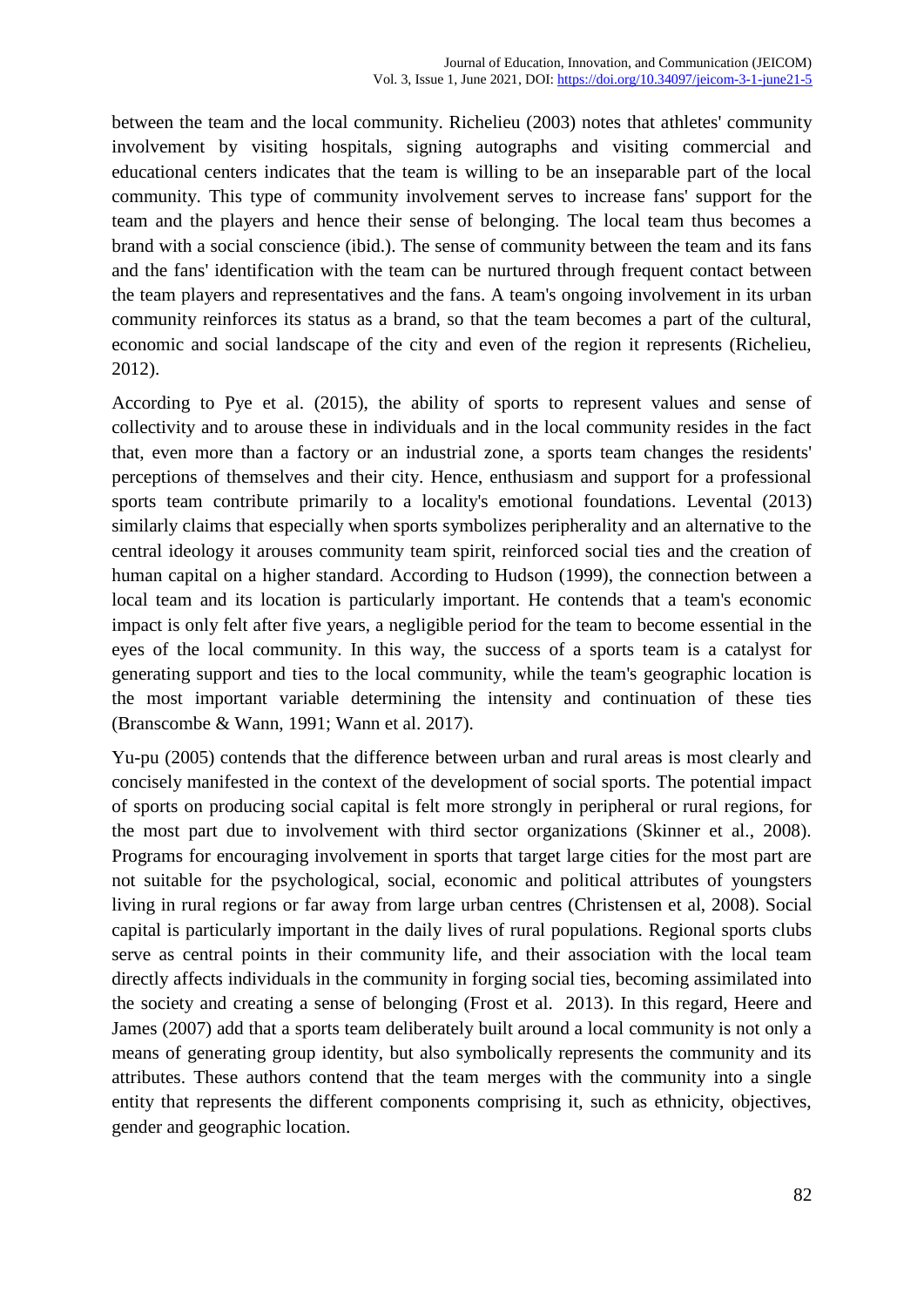## **3 METHODOLOGY**

This paper is based on research conducted using qualitative methodology. The goal of the research is to understand how educators who grew up in Israel's periphery and work there today perceive the educational role of sports teams in the periphery. The use of qualitative research tools, including in-depth interviews and focus groups with the research participants, will yield a profound understanding of their worldview and their opinions of the researched topic (Smith & Flowers, 2009). In addition, in this study we focused on two localities in the periphery as a case study. We chose to focus on the northern city of Kiryat Shmona, located at Israel's geographical and social periphery. Kiryat Shmona is home to an elite football club that plays in Israel's Premier League (as of the writing of this paper in the 2019/2020 season) and that won the league title in the 2011/2012 season. We also chose to focus on the Arab city of Sakhnin, which is also situated in Israel's geographical and social periphery and is also home to an elite football club that plays in Israel's Premier League (as of the writing of this paper).

The research population included eleven interviewees, all of them teachers and school principals in the researched localities, and a focus group comprising five pre-service and inservice teachers who live and work in the cities we examined.

The primary Research tool was in-depth semi-structured interviews – Interviews were conducted with educators, as outlined above. The interviews were recorded, transcribed and analyzed using qualitative content analysis. The second research tool was focus groups comprising in-service and pre-service teachers on the WhatsApp Messenger mobile messaging app platform. Focus groups using the WhatsApp platform constitute a new tool that has emerged from this application's innovative technology and its popularity. For this study, we created a WhatsApp group and added five participants. We then initiated a discussion in which each group participant responded with his or her opinion, while the other participants were allowed to react.

The data was analyzed by an open coded method in two parts. First, in the early analysis the researchers organized the data to categories. Then, the researchers gathered the categories to central themes, which answered the research question. The categories that the researchers found are: The contribution of the team to the community, The negative and positive effects that the team had on adolescents, central values in a sport team, The effects of the team spirit on the community, The meaning of society's agenda of the team's owner, The connection between the team to school, The impact of the elite team in a periphery town. First, the data were analyzed by the researchers separately in order to follow the trustworthiness rules. Only after that, the themes were found.

## **4 RESULTS**

The analysis indicated that the perceived educational role of an elite sports team in the periphery is expressed through four main themes: a) sports as the key to the world of youth; b) the social role of the team in the educational development of the local youth; c) close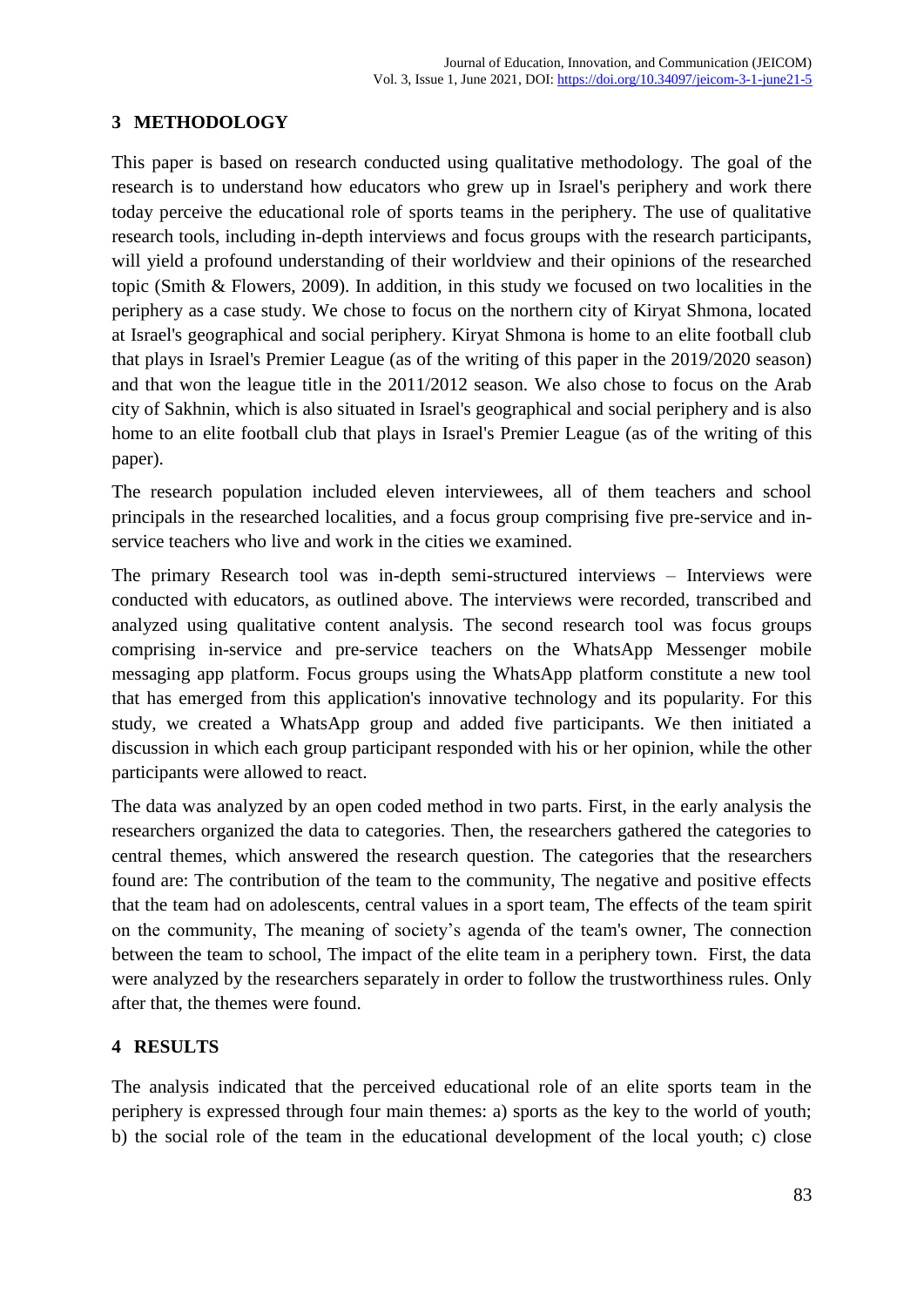cooperation between professional sports and educational processes; d) the importance of the team in developing local pride and in bridging the gaps between periphery and center.

#### **4.1 Sports team as a socialisation agent for youth in the periphery**

The popularity of sports spans differences in socioeconomic status and age. Interest in sports characterises many of those living in the periphery. For many it is a major part of their leisure culture and keeps them occupied during their everyday routine as well. Among adolescents, the area of sports is even more important, for at this age they are engaged in formulating their individual personality on the one hand and highly influenced by their peer group on the other. In this regard, one of the research participants noted that 'the young people in this city (Kiryat Shmona) become attached to the team because they are at the age when football fans decide which team to support'. Most of the sports enthusiasts among the youngsters living in the outlying localities root for the same local team. This serves to strengthen the team's ability to play a major role in the socialisation of these young people. Therefore, the local team exerts a rapid and direct hegemonic influence on the local youth. One interviewer noted: 'Because the cities are located in the periphery, the kids have fewer things to do in the afternoon than in the cities in the center. Hence, the football team is one of the focal points in the city that attracts a large number of teens.' According to another teacher, 'Football is something national and even global, and because there aren't many opportunities here in Kiryat Shmona football plays a very major role in the kids' lives.'

Another important point in youngsters' attraction to the world of sports is related to the special status attributed to sports heroes. One of the interviewees noted: 'The kids see them as role models. They want to succeed and progress just like these heroes. They understand that this is a small city and that whoever succeeds turns into an urban symbol of sorts.' This aspect is also tied to local pride and the immediate recognition these athletes receive from the small community in which they live. The physical and social proximity between the local population and the top-level athletes reinforces the ambitions of local youth and serves as a tangible example.

## **4.2 Educational aspects of sports**

As noted, the field of sports is a major area of interest for a large proportion of youth. Hence, this field enables educators to capture the hearts of young people for it removes the barriers to their educational and cultural world. Schools and teachers can promote their educational agenda by directly and indirectly using the local team's success and its willingness to play an active role in the educational processes in the schools and informal educational settings. Yet such a connection is not obvious and requires that the local educational system promote certain values. This can take place in two ways: promoting sports values per se and promoting universal educational values by using sports as a motivating factor.

A controversy emerged from the interviews and focus groups in this study regarding the unconditional role of sports in promoting positive values. Following are some of the responses: "I could never unconditionally state that football games have a positive impact on students. Violence and curses lead to bad places and I would not like the kids to be involved in such situations." "Some players use verbal violence and sometimes even physical violence.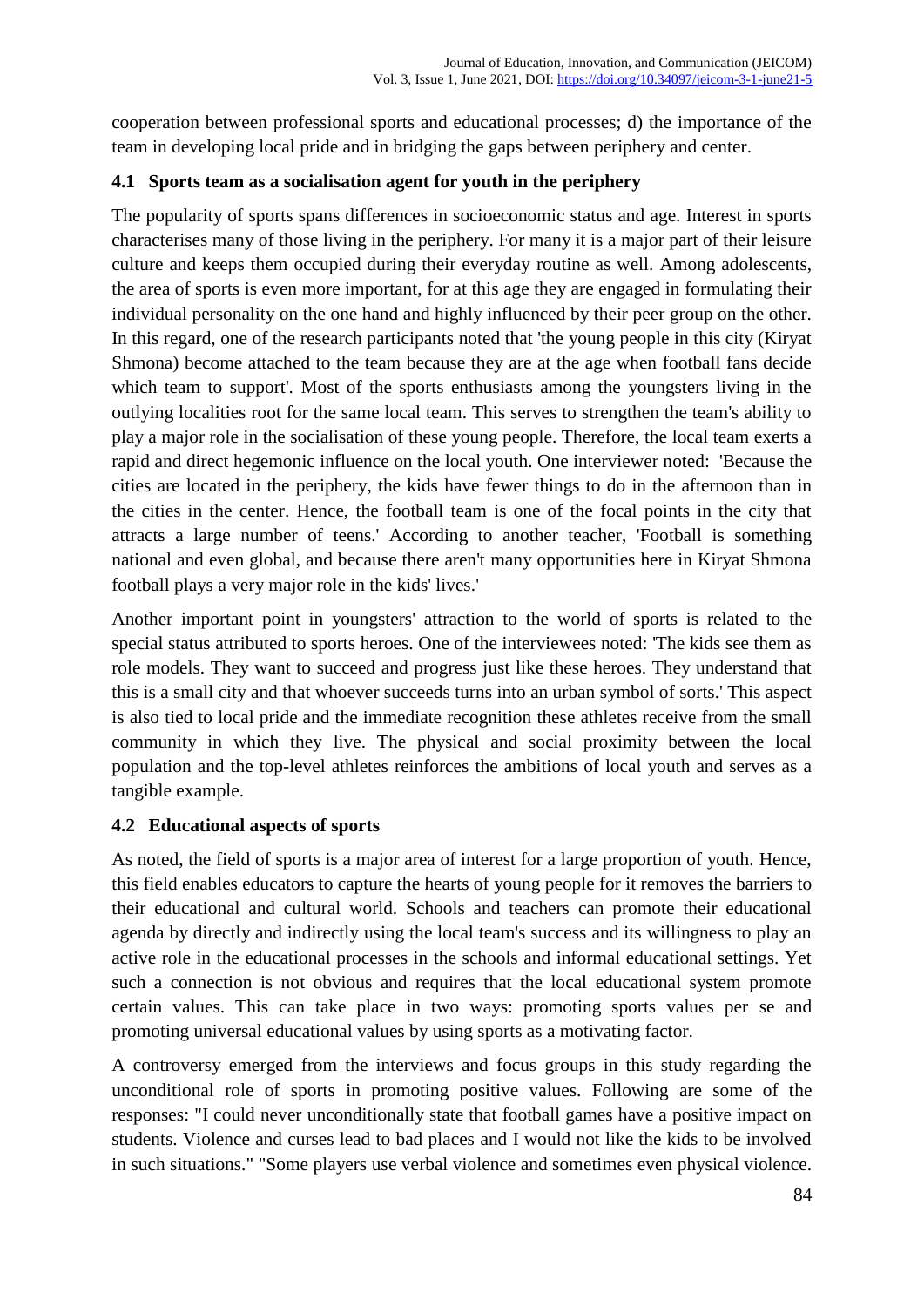And the kids learn this . . . ." Despite these reservations, the research findings indicate that most of the educators can point to the educational advantages of sports, deriving both from the competitiveness and professionalism of sports and from the team's social nature. Some of the values mentioned include coping with failures and disappointments, striving for excellence and accomplishments, discipline, perseverance, attentiveness, respect for others, leadership, cooperation and avoiding violence. In this context, it is important to stress that these values are not necessarily related to the world of football or even to physical education classes in school, whose value is perceived mainly in physical aspects and not necessarily in social or personality aspects. The broad recognition of the values of sports that emerged in this research derives from the fact that the research participants are educators who examine cultural phenomena through the prism of education. This prism enables them and local educational decision makers to use the basic principles of the love of sports to promote the educational interests of the schools.

Applying students' motivation to engage in sports to educational activities constituted an additional educational contribution, carried out through organised cooperation between the school and the teachers on the one hand and the local sports team on the other. This aspect came up regularly in the interviews and the focus groups. Most supported the existing framework: "Through the combination of the kids' love for football and cooperation from the coaches, we can achieve many positive things. We can leverage this to benefit the kids and clearly integrate it into what we teach."

The cooperation between the football coaches and the extracurricular activities sponsored by the team's local youth club emerged as a major element, as did the direct contact with the teachers. Improper behavior at school affected whether a student could participate in the afterschool football club. This cooperative relationship enabled the teachers to promote their interests through the disciplinary and organisational base of the football clubs. As one of the focus group members indicated, this connection made it possible to join forces to promote, reinforce and enhance certain values.

# **4.3 Realising the potential – Procedural, professional and close relationship between education and sports**

According to the research participants, the educational impact of an elite sports team on youth in the periphery is not necessarily significant unless two major conditions are met: One is the social agenda and the educational perspective of the owners of the elite sports team. The other is the connection between the formal and informal educational institutions and the team's staff and players.

Sports teams and players today are aware of their social importance and the extent of their influence, both because the Ministry of Sport and other associations promote social programs and also because the media frequently showcase the social contributions of sports teams. One consideration lies in the professional nature of sports and the consequent limitations on possible social involvement and integration of social aspects into the team's objectives and goals. In this regard, the team owners' agenda is important, as is their perception of their team as an essential socialisation agent that plays a major role in educating the local youth and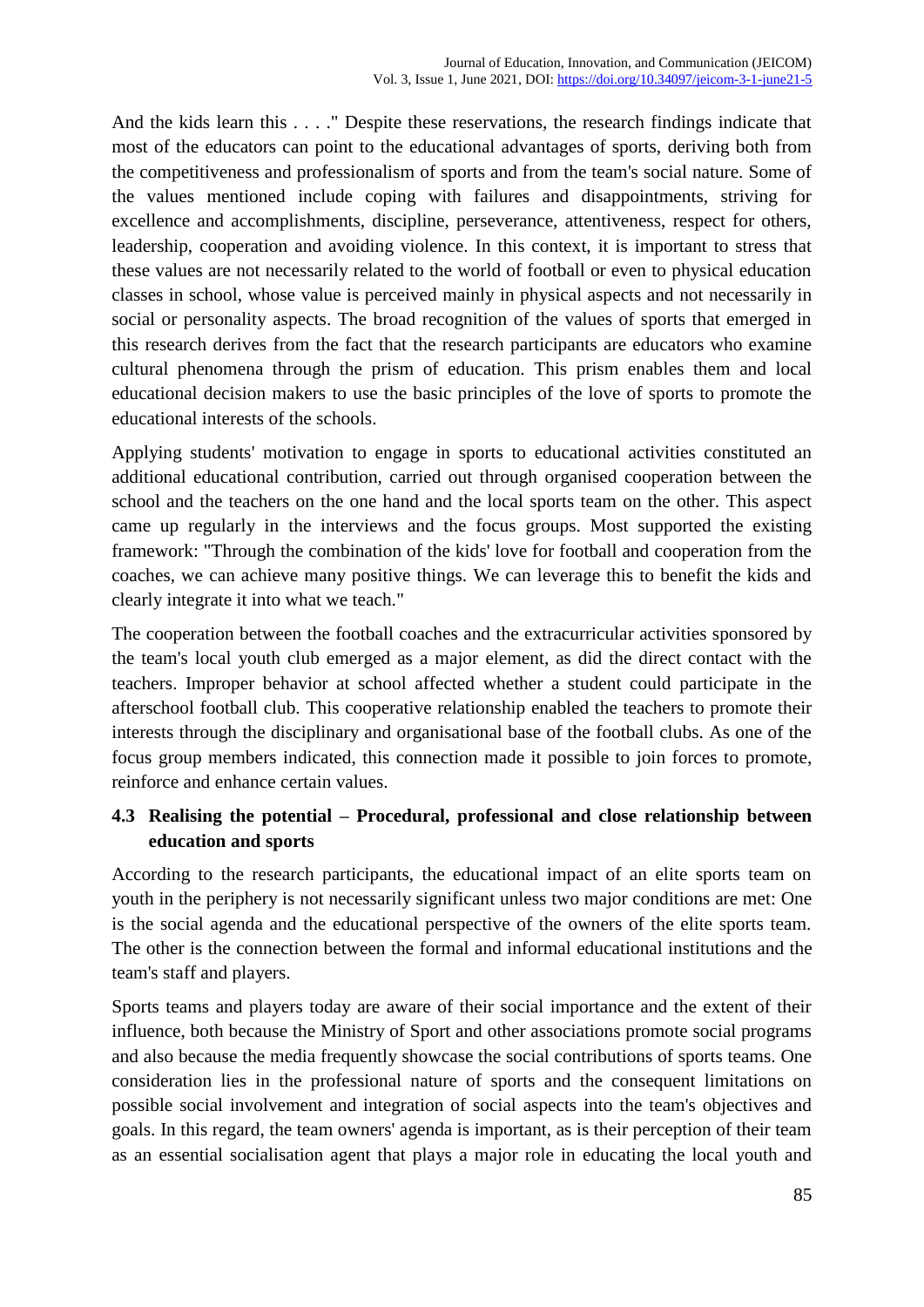helping the city's residents. One of the teachers from Kiryat Shmona noted: "Management and professionalism have been influenced by the shift to private ownership, and the decision to engage in education is the outcome of the owner's gradual conditioning every team naturally engages in education and values. The change is in additional community activities outside the team's regular scope of operation. For example, players from the Kiryat Shmona team are involved in distributing food to the needy, using vehicles they received from the team for this purpose.". When social and educational involvement is part of the team owners' social agenda, the team will work together with and be part of the municipal educational system. Team owners with such a social agenda can invest time and resources in afterschool facilities at which the city's children receive help with their studies and homework.

The interviewees' responses on this point indicated that the perceived social agenda of the team in Sakhnin differed from that of the Kiryat Shmona team. In Sakhnin the social activities of the team and its players are recognised and praised. In Kiryat Shmona, the interviewees stressed the personal contribution of team owner Izzy Sheratzky, and particularly his broad involvement in the city as a whole as part of his social vision. This support is not necessarily the result of a sense of social responsibility deriving merely from the team's success and dominance in the city. In three different cases, interviewees also mentioned the name of the owner, Izzy Sheratzky, claiming that he was the inspiration for the team's social initiatives. All of this points to the educators' respect for Sheratzky and his contribution, which they all believe goes beyond his trivial obligation as owner of a sports team in Israel.

As noted, the second condition for a team to make a significant educational contribution is related to forming close ties with the local schools. The interviews show that unless the discussion is professional and directed toward strengthening ties between school and team, it is of no value. With respect to this condition as well, the cooperation is more evident in Kiryat Shmona than in Sakhnin.

In localities where cooperation is based on close and structured ties between the school and the team coaches and on shared values, the educational role of sports is seen as central and important. In this regard, one of the teachers noted: "There is a close relationship between the team coaches and the teachers in the school. The team encourages the kids to combine football with school rather than taking the place of school. If a student does not behave properly at school or does not keep up with his studies, the team coach is informed and often imposes sanctions that have an immediate impact on the students. For some students, playing on the team is what keeps them in school." One of the interviewees from Kiryat Shmona even noted that around 30% of the students at his school take part in the sports clubs run by the team. He adds: "We work in cooperation with the coach, who tells the students first to be good students and then to be good players. Cooperation between the classroom teacher and the coach is extremely important and produces immediate results." His remarks indicate that this cooperation with the team and its representatives facilitates direct enhancement of school values among one-third of the students.

Another significant point emerging from the interviews touches upon giving credit for the cooperation to the team and to the school staff. With respect to the third side of this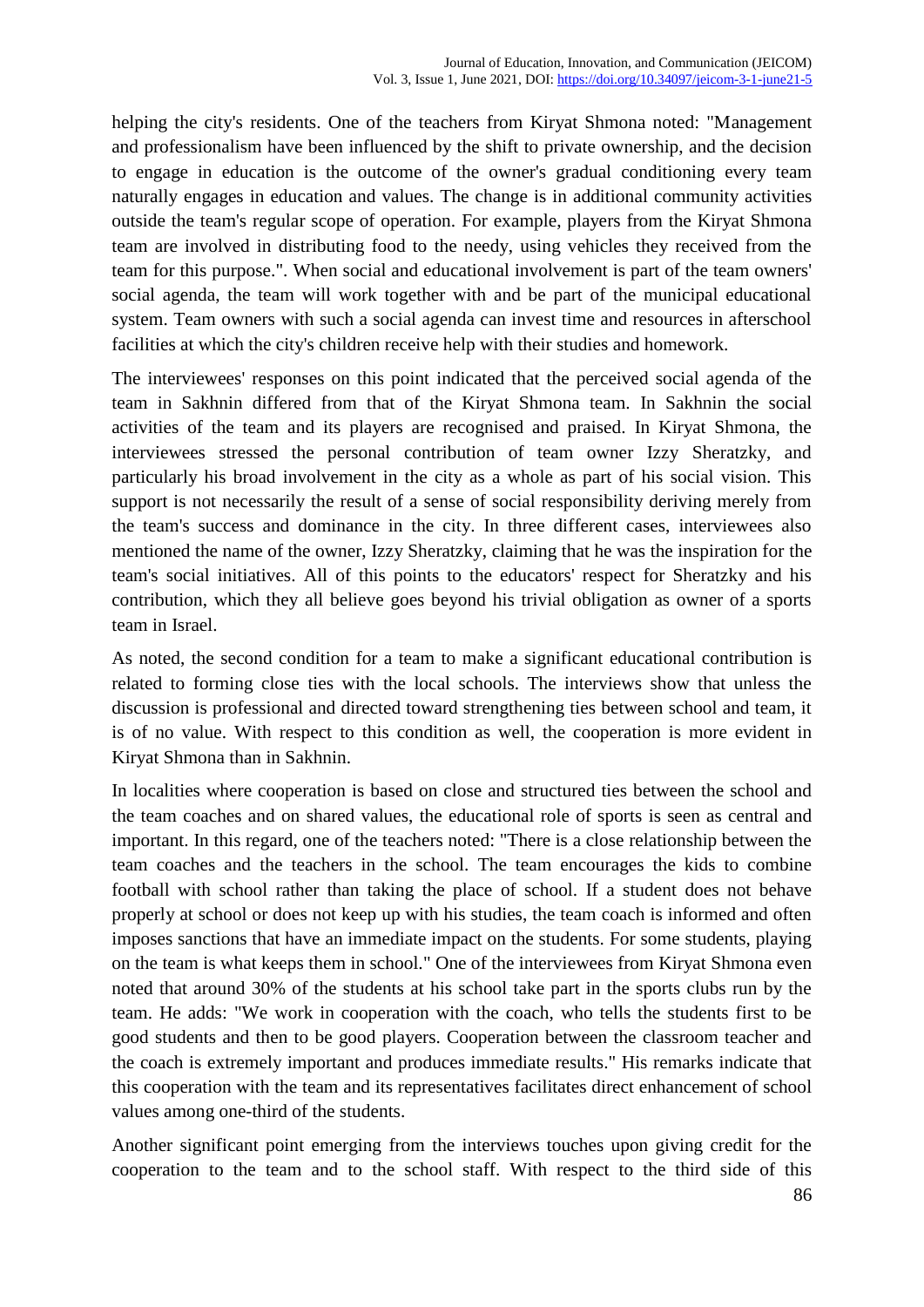structure—the local municipality—interviewees noted only that the municipality should work to institutionalise and encourage this cooperation by establishing dedicated organizations to promote this matter. This finding indicates that the involved individuals' personal willingness to succeed is what maintains the existing cooperation, which does not necessarily require municipal sponsorship.

#### **4.4 Bridging the gaps between center and periphery and generating local pride**

The two most significant differences with respect to the contribution of a sports team to bridging these gaps are the supply of activities offered and the location. According to the interviewees, informal educational settings in the periphery make the crucial difference. Such settings are more readily available in the cities at the center of the country. With respect to Kiryat Shmona, the interviewees also criticised the quality of the teachers (stating that the good teachers prefer to work in the center) and the willingness of the local authority to invest in developing informal education. For this reason, the sports teams and their youth divisions add to the supply of afterschool activities available to the city's youth and provide new or alternative educational settings. Sometimes engaging in sports also serves the function of a social and cultural center, thus attracting the adult population as well.

Because these two cities are relatively small—Sakhnin with 28,000 residents and Kiryat Shmona with 23,000—and relatively far from Haifa, the closest urban metropolis, interpersonal relations tend to be more intimate than in larger cities. Yet these factors also prevent the children and adolescents from being directly exposed to other places in Israel. In this regard, according to the educators interviewed for this study, the presence of an elite football team that plays in the national Premier League serves as a thread connecting the periphery to the center. According to one of the educators, "Because the team is part of the football elite, it automatically arouses national interest, especially because this is a small peripheral city. This was very powerful when the team won the championship." Another teacher stressed: "The football team is one of the major places in the city that operates on the national rather than the local level." The connection to the rest of the country by means of sports also has an impact on the locality's collective identity and sense of pride, which are accompanied by additional personal and social advantages. The matter of local pride was important to all the interviewees, both in Kiryat Shmona and in Sakhnin. One of the educators interviewed noted for example that sports serves as a tool for positive internal migration of athletes and their families. In accordance with the fans' sense of identification with their team, the students often see success in sports as personal success.

## **5 CONCLUSIONS**

The distance between the periphery and the center is not only geographical. The distance between young people living in the periphery and those living in the center is mainly measured in educational gaps, variety of afterschool activities and exposure to different role models and future scenarios (Ben Gigi, 2011).

Several major insights emerging from the findings are likely to improve the potential impact of a sports team on the youth living in the periphery. First, in an outlying city the influence of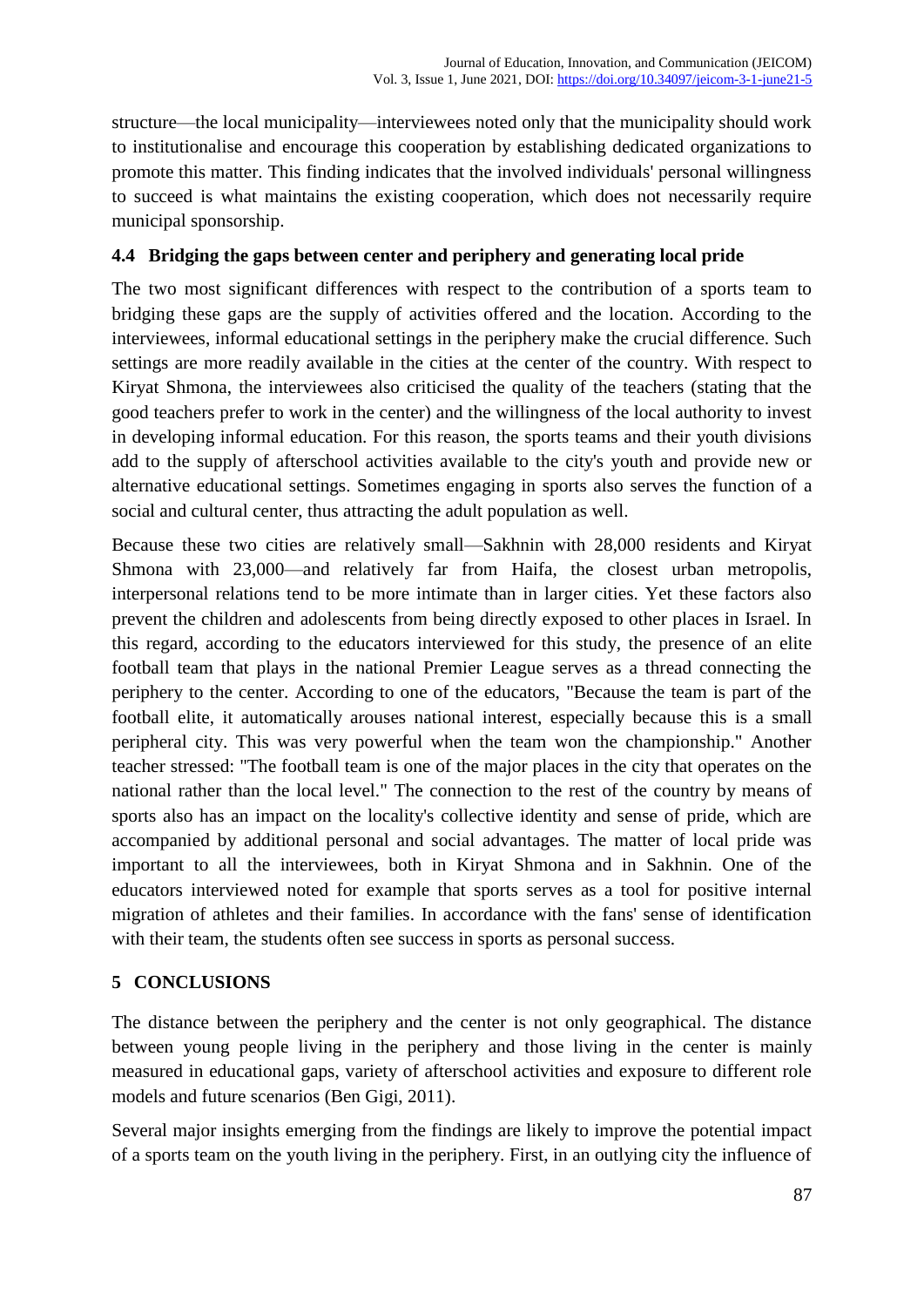a sports team on the local youth is greater and offers more potential than in the cities in the center. This finding goes together with the literature that says that the impact of a sport team in small cities is stronger than in big cities (Pye *et al*., 2015).

A sports team is a source of local pride, and its team members are role models for the adolescents who show interest in them and cheer them on. In addition, hundreds of local teens play in the youth divisions of the sports club. Hence, the team is a leading means of educating the youth for it constitutes an entry card to the team's social world and values. This finding shows what Branscombe and Wann (1991) say about the role of a role model for the teen and the importance of have players with values and social responsibility.,

Institutionalising the ties and cooperation between the various socialisation agents is essential for generating a holistic educational process. Relations must be initiated between the formal educational system (schools, teachers and educators) and the informal educational setting of the sports club so that the youth will acknowledge these ties and treat these two systems as one united educational system. This is a new finding that see the big picture and the system understanding by using this great influence of the team on the teen. Taking this advantage to improve the motivation of the teen's studying at school.

The educational/social agenda of the team's owner contributes a great deal to the ties between school and informal sports club and to the degree to which they influence one another. It is particularly important for a team to have a community social identity, where the team players and coaches are committed to making a contribution to education for social and community responsibility. In addition, for the sake of a holistic connection between school and sports club, the sports club must convey the message that succeeding in school and acquiring knowledge are important. This result says what the literature shows that a sport team of a community has a potential to educated teen. Regional sports clubs serve as central points in their community life, and their association with the local team directly affects individuals in the community in forging social ties, becoming assimilated into the society and creating a sense of belonging (Frost *et al*., 2013).

Because the sports team is an important agent of socialisation, it must recognise that it has been charged with responsibility for young people's education. Hence, it must strive for educational and appropriate behavior on and off the playing field. This finding is very interesting. There is no doubt that the owner's societal agenda is impactful on the local education. Heere & James (2007) found that the role of the management's perspective is the base for educational impact. They showed that philanthropy, cooperation and ethics are the most important factors that motivate sport team to be involved in the community. These values are an educational agenda that passes to the younger generation.

In conclusion an elite sports team on the national level can serve as a bridge that connects periphery and center and creates opportunities for social mobility. The chance for social mobility encompasses the principles of justice and equality that create a better society for us all, one in which all citizens strive for social justice and equal opportunity for success and personal fulfilment.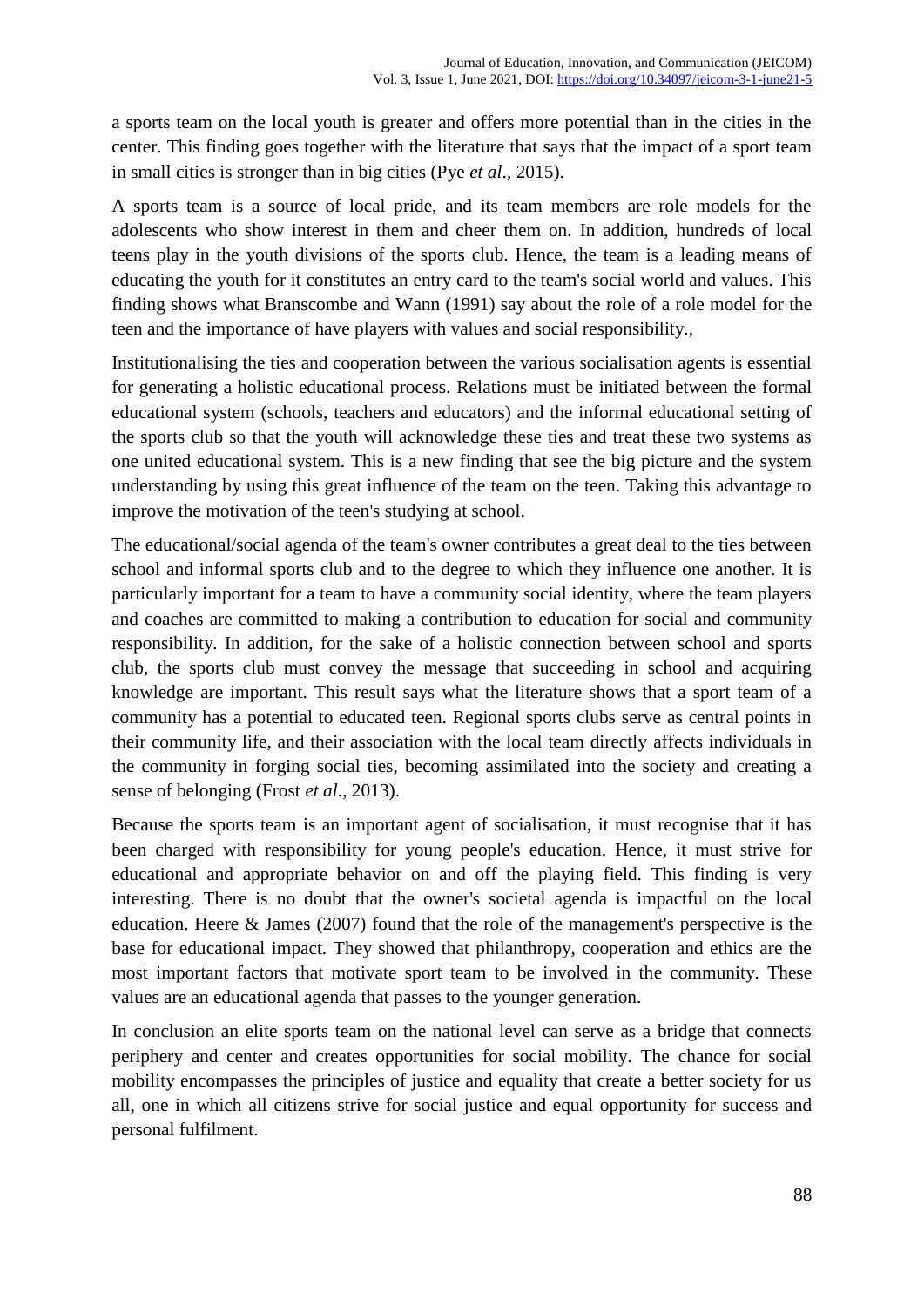#### **6 REFERENCES**

- Branscombe, Nyla R., and Daniel L. Wann. "The positive social and self concept consequences of sports team identification." *Journal of Sport & Social Issues* 15, no. 2 (1991): 115-127.
- Brodie Schroeder, Hadas,. "The perception of excellence among students from the periphery" .*Master thesis,* Ben Gurion University, Beer Sheva, Israel . (2007)
- Christensen, Steven A., Andrea Lamont-Mills, and Peter Annis-Brown. "Sport psychology for regional, rural, and remote pre-elite adolescent athletes." In *Proceedings of the Victorian Sport Psychology Conference (APS 2008)*, pp. 1-5. Australian Psychological Society, 2008.
- Côté, Jean, Joseph Baker, and Bruce Abernethy. "Practice and play in the development of sport expertise." *Handbook of sport psychology* 3 (2007): 184-202.
- Dagan-Buzaglo, Noga. "The Right to Higher Education in Israel A Legal and Fiscal Perspective." Adva center (2007). [in Hebrew]
- Drummond, Murray, and Shane Pill. "The role of physical education in promoting sport participation in school and beyond". In S. Georgakis & K. Russell (Eds.), *Youth sport in Australia* (2011) (pp. 171-.184). Sydney, NSW: Sydney University Press.
- Frost, Lionel, Margaret Lightbody, and Abdel K. Halabi. "Expanding social inclusion in community sports organizations: evidence from rural Australian football clubs." *Journal of Sport Management* 27, no. 6 (2013): 453-466.
- Getz Shlomo. "Residents of the center and periphery in higher education", *Hokrim Baemek*, no. 3 (2008): 234- 215 [in Hebrew]
- Gofen, Anat. "Family capital: How first-generation higher education students break the intergenerational cycle." *Family Relations* 58, no. 1 (2009): 104-120.
- Heere, Bob, and Jeffrey D. James. "Sports teams and their communities: Examining the influence of external group identities on team identity." *Journal of Sport Management* 21, no. 3 (2007): 319-337.
- Hudson, Ian. "Bright lights, big city: Do professional sports teams increase employment? " *Journal of Urban Affairs* 21, no. 4 (1999): 397-408.
- Joens‐Matre, Roxane R., Gregory J. Welk, Miguel A. Calabro, Daniel W. Russell, Elizabeth Nicklay, and Larry D. Hensley. "Rural–urban differences in physical activity, physical fitness, and overweight prevalence of children." *The Journal of rural health* 24, no. 1 (2008): 49-54.
- Levental, Orr "Conservation and commemoration of sports places in Israel", *Zmanim, 121* (2013): 100-110 [in Hebrew]
- Lynch, Sandra, Daryl Adair, and Paul Jonson. "Professional Athletes and their Duty to be Role Models." In *Achieving Ethical Excellence*, pp. 75-90. Emerald Group Publishing Limited, 2014.
- MacDonald, Dany J., Jared King, Jean Côté, and Bruce Abernethy. "Birthplace effects on the development of female athletic talent." *Journal of Science and Medicine in Sport* 12, no. 1 (2009): 234-237.
- Marlier, Mathieu, Delfien Van Dyck, Greet Cardon, Ilse De Bourdeaudhuij, Kathy Babiak, and Annick Willem. "Interrelation of sport participation, physical activity, social capital and mental health in disadvantaged communities: A SEM-analysis." *PloS one* 10, no. 10 (2015): e0140196.
- Martinek, Tom, and Don Hellison. "Learning responsibility through sport and physical activity". In N. L. Holt (editor), *Positive youth development through sport*, (2016) (pp.49-60). New York: Routledge.
- Pye, Peter Nicholas, Kristine Toohey, and Graham Cuskelly. "The social benefits in sport city planning: a conceptual framework." *Sport in Society* 18, no. 10 (2015): 1199-1221.